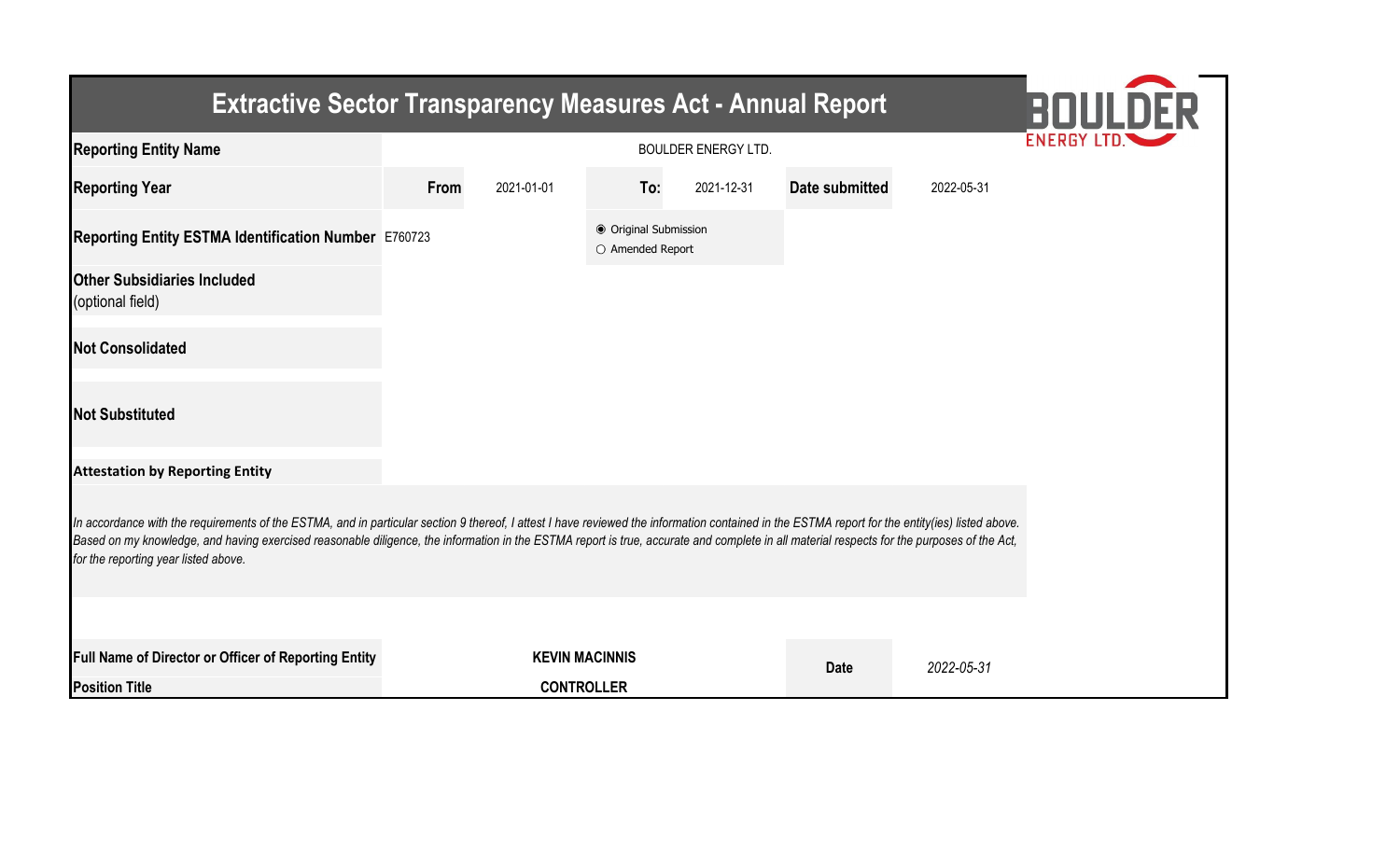|                                                                                                                                                                                  | <b>Extractive Sector Transparency Measures Act - Annual Report</b> |                                                                                 |                                              |            |         |                                |                |                  |                                               |                                      |                                                                                                                              |  |
|----------------------------------------------------------------------------------------------------------------------------------------------------------------------------------|--------------------------------------------------------------------|---------------------------------------------------------------------------------|----------------------------------------------|------------|---------|--------------------------------|----------------|------------------|-----------------------------------------------|--------------------------------------|------------------------------------------------------------------------------------------------------------------------------|--|
| <b>Reporting Year</b><br><b>Reporting Entity Name</b><br><b>Reporting Entity ESTMA</b><br><b>Identification Number</b><br><b>Subsidiary Reporting Entities (if</b><br>necessary) | From:                                                              | 2021-01-01                                                                      | To:<br><b>BOULDER ENERGY LTD.</b><br>E760723 | 2021-12-31 |         | <b>Currency of the Report</b>  | CAD            |                  |                                               |                                      |                                                                                                                              |  |
|                                                                                                                                                                                  | <b>Payments by Payee</b>                                           |                                                                                 |                                              |            |         |                                |                |                  |                                               |                                      |                                                                                                                              |  |
| Country                                                                                                                                                                          | Payee Name <sup>1</sup>                                            | Departments, Agency, etc<br>within Payee that Received<br>Payments <sup>2</sup> | <b>Taxes</b>                                 | Royalties  | Fees    | <b>Production Entitlements</b> | <b>Bonuses</b> | <b>Dividends</b> | Infrastructure<br><b>Improvement Payments</b> | <b>Total Amount paid to</b><br>Payee | Notes <sup>34</sup>                                                                                                          |  |
| CANADA                                                                                                                                                                           | The Government of Alberta                                          | Alberta Paetroleum Marketing<br>Commission                                      |                                              | 5,000,000  |         |                                |                |                  |                                               |                                      | 100% of Alberta oil crown royalties<br>5,000,000 paid in kind (valued at the fair market<br>price had the volumes been sold) |  |
| CANADA                                                                                                                                                                           | Alberta Energy Regulator                                           |                                                                                 |                                              |            | 300,000 |                                |                |                  |                                               |                                      | 300,000 Orphan Levy & Administrative fee<br>payments                                                                         |  |
| CANADA                                                                                                                                                                           | The Government of Alberta                                          | Treasury Board and Finance                                                      |                                              |            |         |                                | 100,000        |                  |                                               | 100,000                              | Crown Mineral & Surface Lease<br>payments                                                                                    |  |
| CANADA                                                                                                                                                                           | <b>Yellowhead County</b>                                           |                                                                                 | 900,000                                      |            |         |                                |                |                  |                                               |                                      | 900,000 Property and pipeline taxes and new<br>well licensing fees                                                           |  |
|                                                                                                                                                                                  |                                                                    |                                                                                 |                                              |            |         |                                |                |                  |                                               |                                      |                                                                                                                              |  |
|                                                                                                                                                                                  |                                                                    |                                                                                 |                                              |            |         |                                |                |                  |                                               |                                      |                                                                                                                              |  |
|                                                                                                                                                                                  |                                                                    |                                                                                 |                                              |            |         |                                |                |                  |                                               |                                      |                                                                                                                              |  |
|                                                                                                                                                                                  |                                                                    |                                                                                 |                                              |            |         |                                |                |                  |                                               |                                      |                                                                                                                              |  |
|                                                                                                                                                                                  |                                                                    |                                                                                 |                                              |            |         |                                |                |                  |                                               |                                      |                                                                                                                              |  |
|                                                                                                                                                                                  |                                                                    |                                                                                 |                                              |            |         |                                |                |                  |                                               |                                      |                                                                                                                              |  |
|                                                                                                                                                                                  |                                                                    |                                                                                 |                                              |            |         |                                |                |                  |                                               |                                      |                                                                                                                              |  |
|                                                                                                                                                                                  |                                                                    |                                                                                 |                                              |            |         |                                |                |                  |                                               |                                      |                                                                                                                              |  |
|                                                                                                                                                                                  |                                                                    |                                                                                 |                                              |            |         |                                |                |                  |                                               |                                      |                                                                                                                              |  |
|                                                                                                                                                                                  |                                                                    |                                                                                 |                                              |            |         |                                |                |                  |                                               |                                      |                                                                                                                              |  |
|                                                                                                                                                                                  |                                                                    |                                                                                 |                                              |            |         |                                |                |                  |                                               |                                      |                                                                                                                              |  |
|                                                                                                                                                                                  |                                                                    |                                                                                 |                                              |            |         |                                |                |                  |                                               |                                      |                                                                                                                              |  |
|                                                                                                                                                                                  |                                                                    |                                                                                 |                                              |            |         |                                |                |                  |                                               |                                      |                                                                                                                              |  |
|                                                                                                                                                                                  |                                                                    |                                                                                 |                                              |            |         |                                |                |                  |                                               |                                      |                                                                                                                              |  |
|                                                                                                                                                                                  |                                                                    |                                                                                 |                                              |            |         |                                |                |                  |                                               |                                      |                                                                                                                              |  |
|                                                                                                                                                                                  |                                                                    |                                                                                 |                                              |            |         |                                |                |                  |                                               |                                      |                                                                                                                              |  |
|                                                                                                                                                                                  |                                                                    |                                                                                 |                                              |            |         |                                |                |                  |                                               |                                      |                                                                                                                              |  |
|                                                                                                                                                                                  |                                                                    |                                                                                 |                                              |            |         |                                |                |                  |                                               |                                      |                                                                                                                              |  |
|                                                                                                                                                                                  |                                                                    |                                                                                 |                                              |            |         |                                |                |                  |                                               |                                      |                                                                                                                              |  |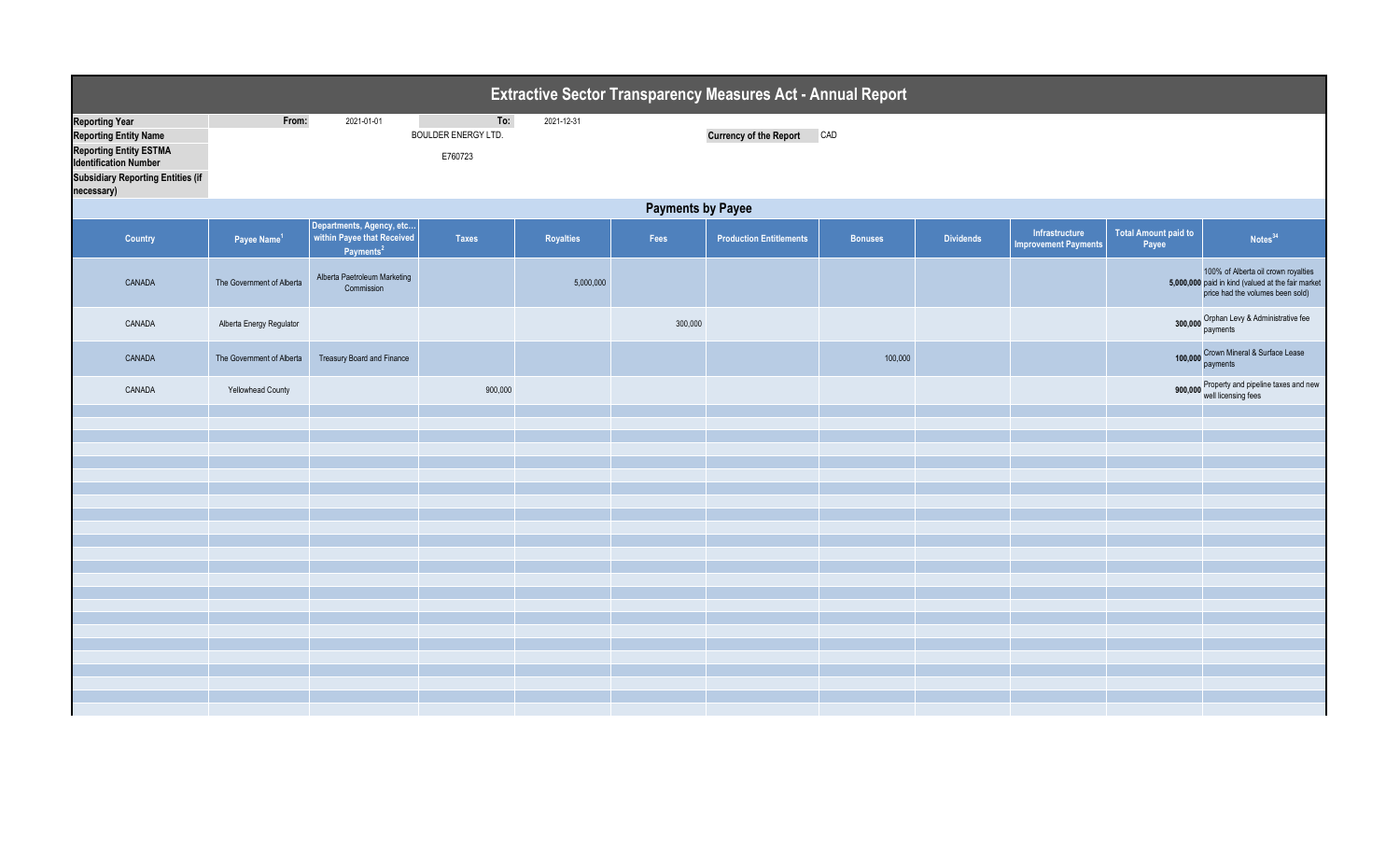| <b>Extractive Sector Transparency Measures Act - Annual Report</b>                     |                         |                                                                                 |                                       |                  |                          |                                |                |                  |                                               |                               |                     |
|----------------------------------------------------------------------------------------|-------------------------|---------------------------------------------------------------------------------|---------------------------------------|------------------|--------------------------|--------------------------------|----------------|------------------|-----------------------------------------------|-------------------------------|---------------------|
| <b>Reporting Year</b><br><b>Reporting Entity Name</b><br><b>Reporting Entity ESTMA</b> | From:                   | 2021-01-01                                                                      | To:<br>BOULDER ENERGY LTD.<br>E760723 | 2021-12-31       |                          | <b>Currency of the Report</b>  | CAD            |                  |                                               |                               |                     |
| <b>Identification Number</b><br><b>Subsidiary Reporting Entities (if</b><br>necessary) |                         |                                                                                 |                                       |                  |                          |                                |                |                  |                                               |                               |                     |
|                                                                                        |                         |                                                                                 |                                       |                  | <b>Payments by Payee</b> |                                |                |                  |                                               |                               |                     |
| Country                                                                                | Payee Name <sup>1</sup> | Departments, Agency, etc<br>within Payee that Received<br>Payments <sup>2</sup> | <b>Taxes</b>                          | <b>Royalties</b> | Fees                     | <b>Production Entitlements</b> | <b>Bonuses</b> | <b>Dividends</b> | Infrastructure<br><b>Improvement Payments</b> | Total Amount paid to<br>Payee | Notes <sup>34</sup> |
| <b>Additional Notes:</b>                                                               |                         |                                                                                 |                                       |                  |                          |                                |                |                  |                                               |                               |                     |